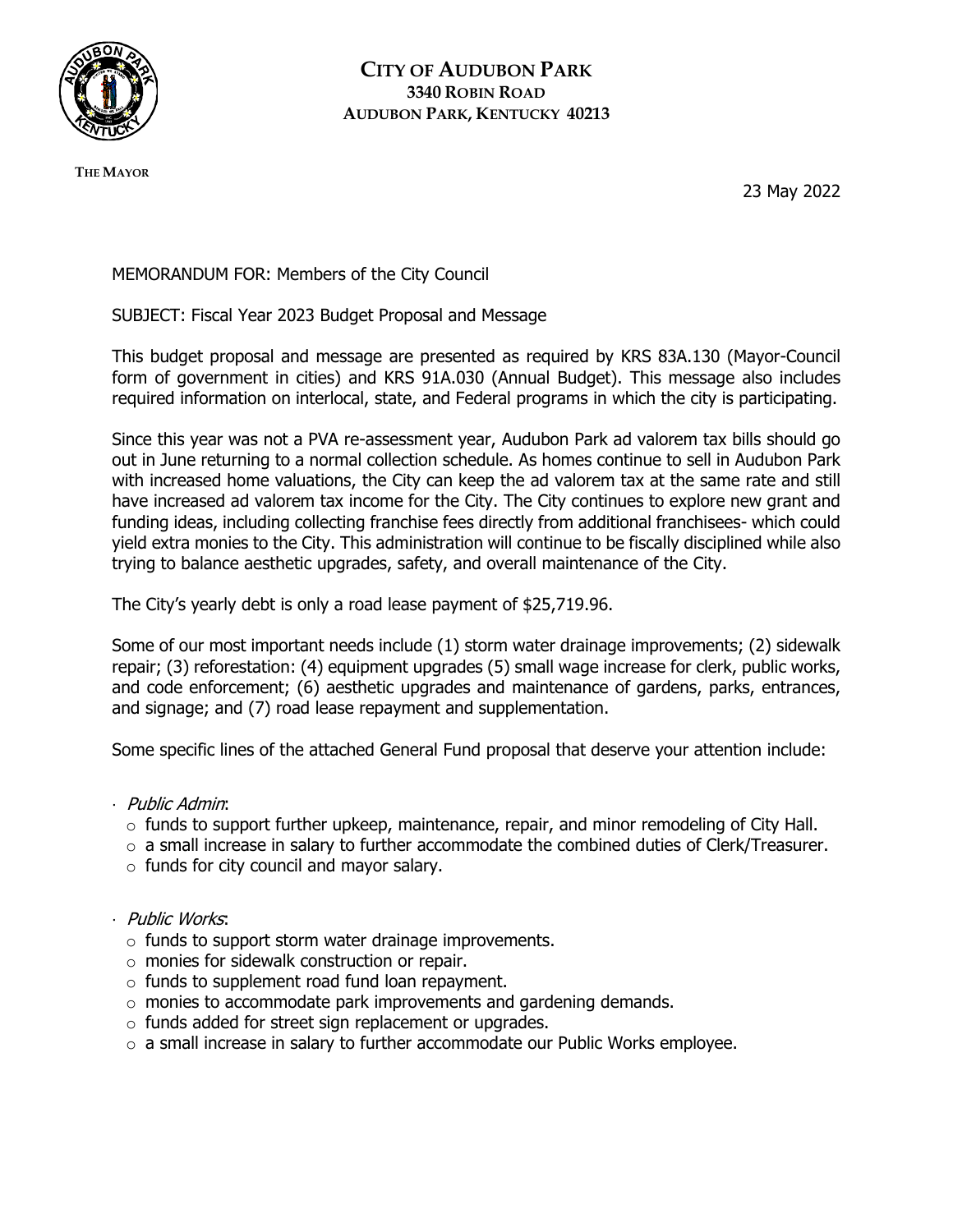- · Public Safety:
	- o Extended funding of "equipment" to permit limited turnover of aging vehicles, and renew funding for expired gear and other vehicular and technology upgrades not replaced in FY 22.
	- o continued funding for a part-time code enforcement officer.

Most of the remaining adjustments can be recognized as alignments to take account of our past experiences. There are still a few unknowns that will likely require future adjustments. Road Fund carryover won't be known until the end of this fiscal year. Most of the insurance business taxes for the final quarter of FY 2022 will come in several months after the beginning of FY 2023. And finally, any carryover from penny-pinching efforts or uncompleted projects won't be known until end of year accounting is finally done.

As previously noted, the City participates in a number of programs at the various levels of government to protect and enhance the quality of life of the community, either directly or through additional revenue. The city continues to seek all available sources including:

- Inter-local agreements:
	- o Parkway Village policing services.
- State
	- $\circ$  Municipal Aid (Road fund). The Transportation Cabinet allocates funds derived from state gasoline taxes for municipal road maintenance and construction.
	- $\circ$  Franchise fees. A shift has been made from centralized to local collection.
	- o KLEFPF. Provides wage supplement for certified, full-time police officers.
	- o Highway Safety Grant.
	- o Law Enforcement Protection Program Grant.
	- o Coronavirus relief funding or grants.
	- o KLC liability and worker's comp grants.
- Federal
	- o ARPA Grant.

An ordinance to enact the FY 2023 budget will have a first reading at this months City Council special meeting held on May 23. Individual comments and questions on this proposal are welcome, pending a full exchange, in order to provide nearly a full month for reflection and refinement before a second reading and introduction for formal discussion and final action scheduled for June 20th. This proposal is subject to your further thoughts and recommendations.

Sincerely,

Jel

Tony Williams

**Enclosure**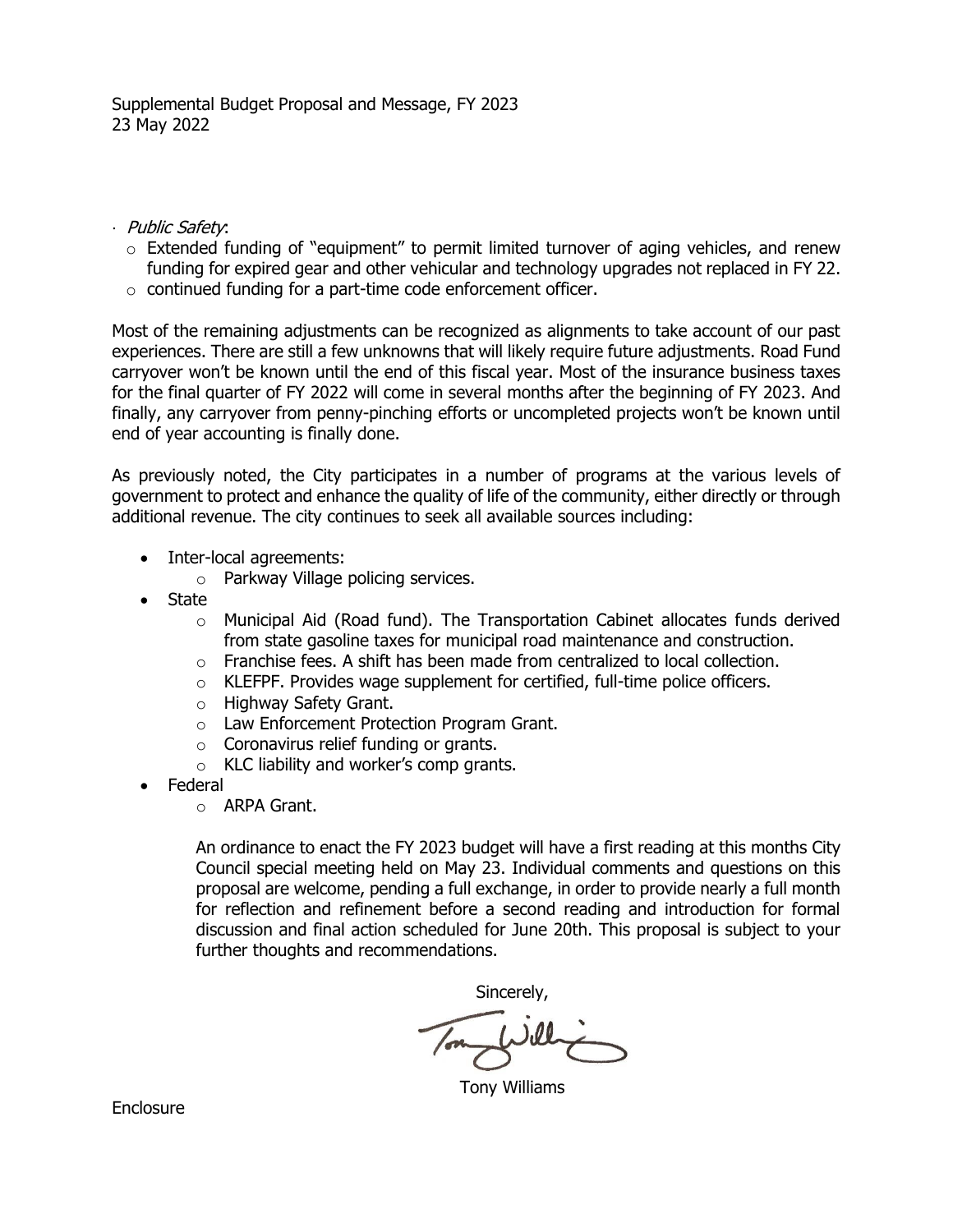## **CITY OF AUDUBON PARK KENTUCKY ORDINANCE NUMBER 4, SERIES 2022**

# **AN ORDINANCE ADOPTING THE CITY BUDGET FOR FISCAL YEAR 2023**

**WHEREAS,** an annual budget proposal and message has been prepared and delivered to the City Council, estimating revenues and proposing appropriations for the operation of City government; and

**WHEREAS,** the City Council has reviewed the proposd budget and provided modifications as needed;

**NOW, THEREFORE** be it ordained by the City of Audubon Park that the City budget for fiscal year 2023 shall be as follows:

### **General Fund:**

**RESOURCES**

| FY 2023 Beginning Balance        | 150,983.82   |
|----------------------------------|--------------|
| <b>Property Taxes</b>            | 437,000.00   |
| Penalty and Interest Income      | 7000.00      |
| Motor Vehicle Taxes              | 36,000.00    |
| <b>Insurance Business Taxes</b>  | 260,490.33   |
| Police Services- Parkway Village | 73,000.00    |
| Court Revenue                    | 15,381.04    |
| Parking Fines/Towing             | 1,700.00     |
| <b>Bond Revenue</b>              | 2,000.00     |
| <b>Building Permits</b>          | 800.00       |
| <b>Business Licenses</b>         | 500.00       |
| <b>Franchise Fees</b>            | 15,238.54    |
| Miscellaneous Fees & Grants      | 10,000.00    |
| <b>KLEFPF</b>                    | 14,000.00    |
| ARPA                             | 192,794.98   |
| <b>KLC Liability Grant</b>       | 3,000.00     |
| Sidewalk Grant                   | 0.00         |
| <b>KLC Worker's Comp Grant</b>   | 641.00       |
| <b>CARES Grant</b>               | 0.00         |
| Proceeds of Community Activities | 11,000.00    |
| Sale of Fixed Assets             | 5,345.71     |
| <b>TOTAL REVENUES</b>            | 1,236,875.42 |
| <b>APPROPRIATIONS</b>            |              |
| <b>Public Administration</b>     | 249,374.15   |
| <b>Public Works</b>              | 294,547.54   |
| <b>Public Safety</b>             | 635,444.06   |
| Parks & Recreation Reserve       | 7,509.67     |
| <b>Contingency Reserve</b>       | 50,000.00    |

## **TOTAL APPROPRIATIONS 1,236,875.42**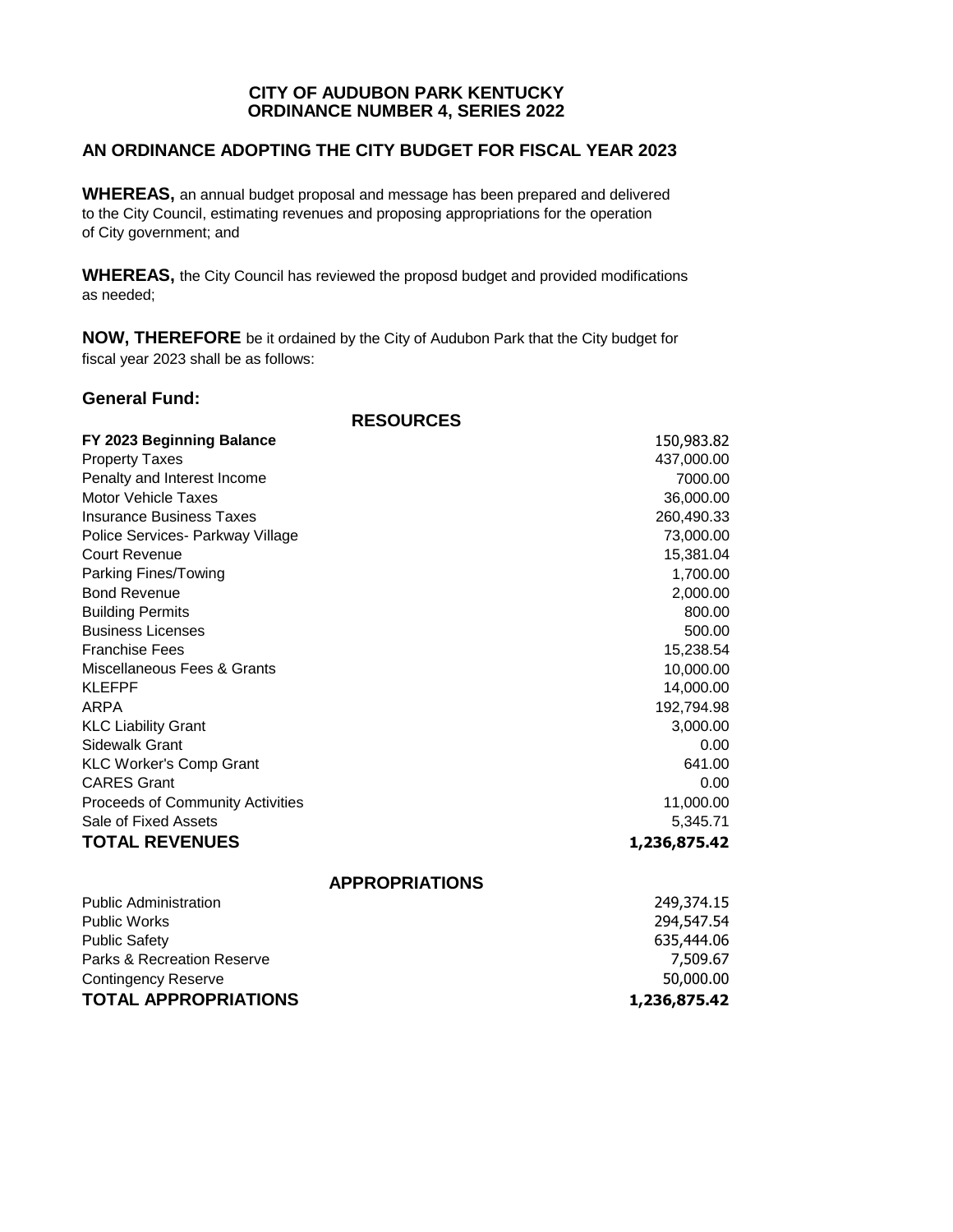| <b>Road Fund:</b>                           |            |
|---------------------------------------------|------------|
| <b>RESOURCES</b>                            |            |
| Road Fund/Kentucky Municipal Aid            | 27,592.71  |
| Debt Service Supplemental From General Fund | 10,293.09  |
| Debt Service Fund From General Fund         | 25,719.96  |
| <b>TOTAL REVENUE</b>                        | 37,885.80  |
| <b>APPROPRIATIONS</b>                       |            |
| <b>Street Paving / Repair</b>               | 0.00       |
| <b>Total Debt Serviced</b>                  | 37,885.80  |
| <b>TOTAL APPROPRIATIONS</b>                 | 37,885.80  |
| <b>Waste Management Fund:</b>               |            |
| <b>RESOURCES</b>                            |            |
| Beginning Balance (Storm Damage)            | 81,711.95  |
| Storm Damage Fee                            | 12,000.00  |
| Waste Management Fee                        | 125,851.80 |
| <b>TOTAL RESOURCES</b>                      | 219,563.75 |
| <b>APPROPRIATIONS</b>                       |            |
| <b>Waste Collection Contract</b>            | 125,851.80 |
| Storm Damage                                | 3,000.00   |
| Storm Damage Ending Balance                 | 90,711.95  |
| <b>TOTAL APPROPRIATIONS</b>                 | 219,563.75 |

This Ordinance shall take effect June 20, 2022 upon its publication as required by law.

This Ordinance was adopted at a meeting of the City Council of Audubon Park, Kentucky, held on the 20th day of June, 2022, having first been read at a meeting held on the 23rd day of May, 2022; and shall take effect after its publication as required by law.

Attest:

TONY WILLIAMS, Mayor

JANETTE MERCER, City Clerk

| Action by the<br>Council: | Aye | Nay | Abstain | Absent |
|---------------------------|-----|-----|---------|--------|
| <b>Bozeman</b>            |     |     |         |        |
| Hartman                   |     |     |         |        |
| Klump                     |     |     |         |        |
| Schwenker                 |     |     |         |        |
| Shackleton                |     |     |         |        |
| Stephen                   |     |     |         |        |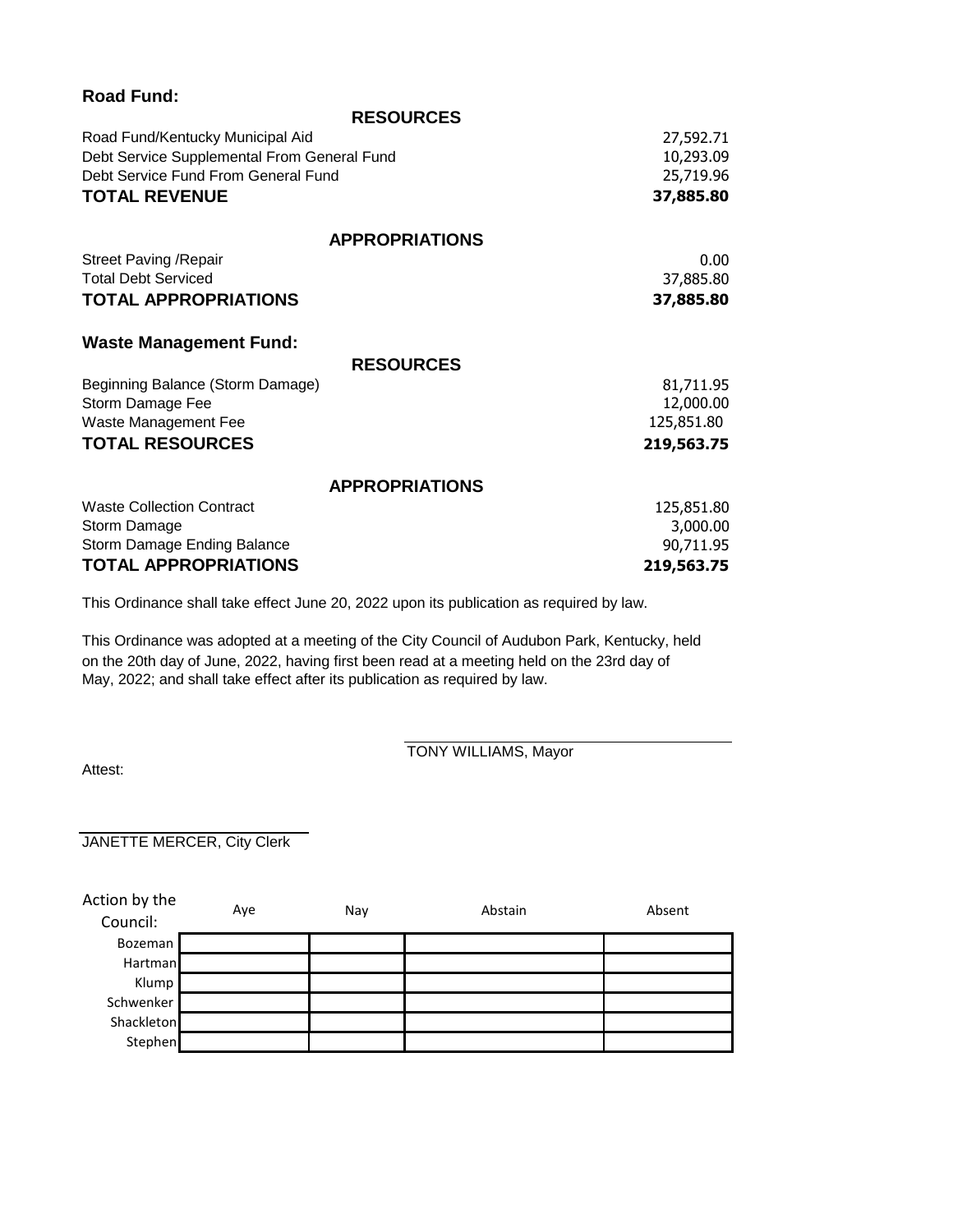#### **BUDGET PROPOSAL, FY 2023 GENERAL FUND**

|                                        | FY 2018          | FY 2019          | FY 2020         |    | FY 2021       |      | FY 2022                       | FY 2023               |
|----------------------------------------|------------------|------------------|-----------------|----|---------------|------|-------------------------------|-----------------------|
| <b>RESOURCES</b>                       |                  |                  |                 |    |               |      |                               |                       |
| <b>Beginning Balance</b>               | 55089.80         | 90611.50         | 13.906.65       |    | 18.865.80     |      | 104.621.33                    | 93.474.15             |
| Contingency Reserve Beg Balance        |                  | 100000.00        | 100,000.00      |    | 50,000.00     |      | 50,000.00                     | 50,000.00             |
| Parks & Recreation Reserve Beg Balance |                  | 18487.30         | 12,730.35       |    | 10,530.70     |      | 7,509.67                      | 7,509.67              |
| <b>Property Taxes</b>                  | 370128.50        | 379050.10        | 412,609.25      |    | 390,000.00    |      | 431,000.00                    | 437,000.00            |
| Penalty and Interest Income            | 4396.70          | 3155.20          | 6,258.92        |    | 8,000.00      |      | 7,000.00                      | 7,000.00              |
| Motor Vehicle Taxes                    | 29227.60         | 29784.30         | 33,675.12       |    | 33,675.10     |      | 35,000.00                     | 36,000.00             |
| <b>Insurance Business Taxes</b>        | 232223.70        | 254092.80        | 260,000.00      |    | 260,000.00    |      | 256,436.90                    | 260,490.33            |
| Police Services - Parkway Village      | 57750.00         | 58000.00         | 63,000.00       |    | 64,000.00     |      | 65,000.00                     | 73,000.00             |
| Police Services - Audubon Hospital     | 18000.00         | 22800.00         | 22,800.00       |    | 1,900.00      |      | 0.00                          | 0.00                  |
| <b>Court Revenue</b>                   | 10526.50         | 7202.90          | 10,300.10       |    | 10,300.10     |      | 15,381.04                     | 15,381.04             |
| Parking Fines / Towing                 | 2660.00          | 2420.00          | 2,280.00        |    | 1,000.00      |      | 2,000.00                      | 1,700.00              |
| <b>Bond Revenue</b>                    | 4000.00          | 2000.00          | 2,000.00        |    | 4,000.00      |      | 2,000.00                      | 2,000.00              |
| <b>Building Permits</b>                | 850.00           | 750.00           | 1,000.00        |    | 1,000.00      |      | 800.00                        | 800.00                |
| <b>Business Licenses</b>               | 900.00           | 800.00           | 900.00          |    | 900.00        |      | 400.00                        | 500.00                |
| <b>Franchise Fees</b>                  | 8347.00          | 8541.10          | 11,348.00       |    | 17,058.80     |      | 15,238.54                     | 15,238.54             |
| <b>Taser Grant</b>                     | 0.00             | 0.00             | 0.00            |    | 8,690.00      |      | 0.00                          | 0.00                  |
| Miscellaneous Fees & Grants            | 86.00            | 3545.60          | 3,000.00        |    | 3,690.70      |      | 19,234.69                     | 10,000.00             |
| Neighborhood Development Fund Grant    |                  |                  | 4,433.61        |    | 0.00          |      | 0.00                          | 0.00                  |
| Worker's Comp Grant                    |                  |                  |                 |    | 1,500.00      |      | 641.00                        | 641.00                |
| COVID-19 Cares Grant                   |                  |                  |                 |    | 141,384.00    |      | 11,173.00                     | 0.00                  |
| <b>Highway Safety Grant</b>            |                  |                  | 3,000.00        |    | 5,000.00      |      | 0.00                          | 0.00                  |
| <b>KLC Liability Grant</b>             |                  |                  |                 |    | 3,000.00      |      | 3,000.00                      | 3,000.00              |
| <b>ARPA Grant</b>                      |                  |                  |                 |    |               |      | 192.794.98                    | 192.794.98            |
| <b>Sidewalk Grant</b>                  |                  |                  |                 |    |               |      | 0.00                          | 0.00                  |
| <b>KLEFPF</b>                          | 9333.40          | 12884.70         | 14,686.63       |    | 17,000.00     |      | 14,000.00                     | 14.000.00             |
| Proceeds of Community Activities       | 17470.10         | 6737.60          | 3,875.76        |    | 0.00          |      | 10,500.00                     | 11,000.00             |
| Sale of Fixed Assets                   | 6776.70          | 8893.80          | 9,393.49        |    | 5,999.60      |      | 0.00                          | 5,345.71              |
| <b>TOTAL RESOURCES</b>                 | \$<br>827,766.00 | \$1,009,756.90   | \$991,197.88    |    | 1,057,494.80  |      | 1,243,731.15                  | 1,236,875.42          |
| <b>APPROPRIATIONS</b>                  |                  |                  |                 |    |               |      |                               |                       |
| <b>Public Administration</b>           |                  |                  |                 |    |               |      |                               |                       |
| Administrative costs                   | 5,296.70         | 12,230.80        | 16,530.80       |    | 18,690.70     |      | 20,500.00                     | 20,000.00             |
| Supplies and Equipment                 | 12,410.00        | 7,827.70         | 7,527.70        |    | 7,000.00      |      | 7,500.00                      | 7,500.00              |
| Repairs and Maintenance                | 13,650.80        | 19,159.10        | 16,000.00       |    | 21,106.00     |      | 19,776.79                     | 19,000.00             |
| Utilities - LG&E, Water, etc.          | 46,164.90        | 47,741.30        | 51,977.50       |    | 53,000.00     |      | 54,000.00                     | 55,000.00             |
| Property Insurance 10%                 | 954.60           | 5,257.60         | 1,487.20        |    | 406.40        |      | 405.21                        | 405.21                |
| Liability Insurance 10%                | 5,876.50         | 5,310.80         | 8,438.20        |    | 5,040.30      |      | 5,181.74                      | 5,181.74              |
| <b>Bookeeping Services</b>             |                  |                  | 6,000.00        |    | 4,000.00      |      | 5,000.00                      | 6,500.00              |
| <b>Clerk Salary</b>                    |                  | $\overline{a}$   | 50,000.00       |    | 51,608.00     |      | 52,000.00                     | 54,080.00             |
| Mayor Salary                           |                  |                  |                 |    |               |      | $\overline{a}$                | 15,000.00             |
| <b>City Council Salary</b>             |                  |                  |                 |    |               |      | $\overline{\phantom{a}}$      | 7,200.00              |
| Payroll Taxes                          | 3,626.00         | 3,806.80         | 3,806.80        |    | 3,806.80      |      | 3,850.00                      | 4,000.00              |
| Workers' Compensation Insurance 10%    | 270.60           | 1.412.10         | 6.420.00        |    | 1.808.70      |      | 1,744.00                      | 1,744.00              |
| <b>Unemployment Reserve</b>            | $\overline{a}$   | 689.80           | 1,103.60        |    | 1,103.60      |      | 1,103.56                      | 1,103.56              |
| <b>City Attorney/Legal Services</b>    | 24,083.30        | 12,773.50        | 21,000.00       |    | 23,000.00     |      | 13,000.00                     | 17,000.00             |
| Claims & Judgments Payable             |                  | 8,000.00         | 8,000.00        |    | 16,000.00     |      |                               |                       |
| Auditing                               | 6,200.00         | 6,600.00         | 6,800.00        |    | 7,650.00      |      | 8,050.00                      | 12,000.00             |
| <b>Property Valuation</b>              | 6,588.50         | 6,825.40         | 6,825.40        |    | 6,877.60      |      | 8,339.66                      | 8,500.00              |
| <b>Codification of Ordinances</b>      |                  |                  | 1,534.00        |    | 3,948.60      |      | 328.81                        | 328.81                |
| ARPA Public Admin Qualified Expense    |                  |                  |                 |    |               |      | 49,830.83                     | 14,830.83             |
| <b>Total Public Administration</b>     | \$<br>125,121.90 | \$<br>137,634.90 | \$213,451.20    | s. | 225,046.70 \$ |      | 250,610.60 \$                 | 249,374.15            |
|                                        |                  |                  |                 |    |               |      |                               |                       |
| <b>Contingency Reserve</b>             | \$<br>50,000.00  | \$<br>50,000.00  | \$50.000.00     | -S | 50.000.00     | - \$ |                               |                       |
| <b>Parks &amp; Recreation Reserve</b>  | \$<br>18,487.32  | \$<br>18.487.32  | $$10,503.67$ \$ |    | 7,509.67 \$   |      | $50,000.00$ \$<br>7,509.67 \$ | 50,000.00<br>7,509.67 |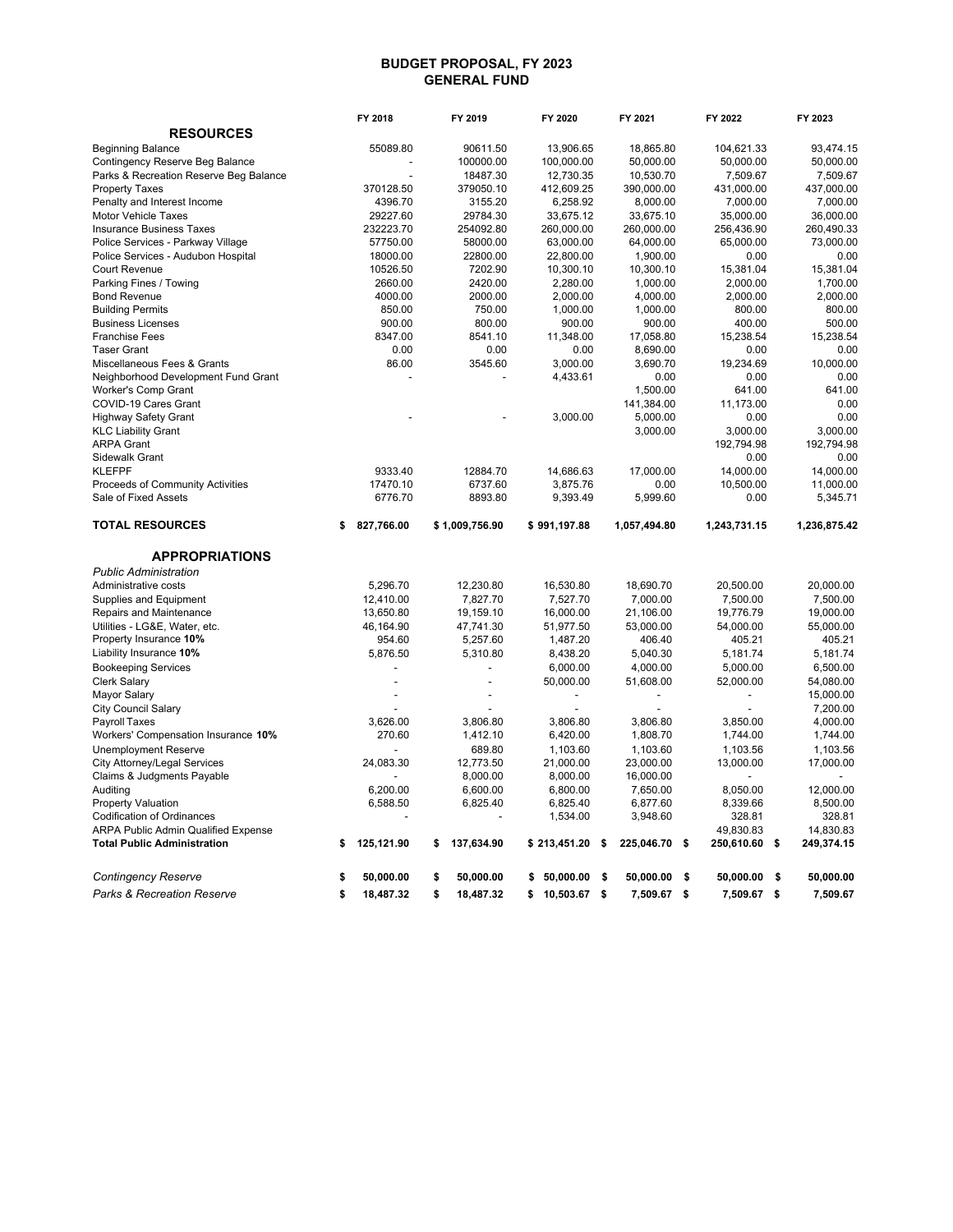#### **BUDGET PROPOSAL, FY 2023 GENERAL FUND**

|                                                 | FY 2018          |           | FY 2019                  | FY 2020          | FY 2021        |      | FY 2022       |      | FY 2023                  |
|-------------------------------------------------|------------------|-----------|--------------------------|------------------|----------------|------|---------------|------|--------------------------|
| <b>Public Works</b>                             |                  |           |                          |                  |                |      |               |      |                          |
| Supplies and Equipment                          |                  | 4,818.23  | 13,600.31                | 6,275.92         | 16,422.16      |      | 10,093.93     |      | 8,000.00                 |
| Fuel                                            |                  | 2,910.12  | 3,089.48                 | 3,096.49         | 2,896.49       |      | 3,500.00      |      | 4,000.00                 |
| Maintenance                                     |                  | 1,812.98  |                          |                  |                |      |               |      |                          |
| Property Insurance 20%                          |                  | 333.48    | 1.166.46                 | 1.487.24         | 812.87         |      | 810.36        |      | 810.36                   |
| Liability Insurance 20%                         |                  | 534.72    | 5,310.84                 | 8,438.24         | 10.080.50      |      | 10.363.49     |      | 10.363.49                |
| Auto Insurance                                  |                  | 2.469.48  | 6.707.36                 | 2.553.52         |                |      |               |      | $\overline{\phantom{a}}$ |
| <b>Public Works Salary</b>                      |                  | 30,160.00 | 32,220.00                | 33,280.00        | 35,000.00      |      | 35,500.00     |      | 37,000.00                |
| Director of Vehicular & Bldg Maintenance Salary |                  |           |                          |                  | 17,500.00      |      | 23,000.00     |      | 24,000.00                |
| Payroll taxes                                   |                  | 2,307.24  | 2,464.83                 | 2,464.83         | 3,460.87       |      | 4,150.00      |      | 4,150.00                 |
| Workers' Compensation Insurance 20%             |                  | 2,926.56  | 1,290.83                 | 6,419.99         | 3,617.30       |      | 3,272.77      |      | 3,272.77                 |
| Unemployment Reserve                            |                  |           | 586.97                   | 468.05           | 468.05         |      | 468.05        |      | 468.05                   |
| <b>Public Facilities</b>                        |                  |           | 31.015.53                | 24,000.00        | 6,000.00       |      | 4,000.00      |      | 5,000.00                 |
| Parks & Recreation                              |                  | 11,081.66 | 13,558.65                | 6,102.44         | 7,583.13       |      | 13,628.04     |      | 8,505.67                 |
| <b>Forest Management</b>                        |                  | 25,837.72 | 29.296.66                | 39,370.10        | 39,000.00      |      | 30,000.00     |      | 30.000.00                |
| <b>Public Gardens</b>                           |                  |           | 11,051.50                | 6,000.00         | 6,000.00       |      | 6,000.00      |      | 6,000.00                 |
| Road Fund Supplemental                          |                  | 15,073.05 | 67,792.14                | 5,337.60         | 40,551.40      |      | 25,719.96     |      | 10,293.09                |
| Road Lease- Debt Service Fund                   |                  |           | $\overline{\phantom{0}}$ | 6,419.79         | 25,719.96      |      | 25,719.96     |      | 25,719.96                |
| Sidewalk set-aside                              |                  |           |                          | 1,000.00         | 17,285.40      |      | 1,000.00      |      | 1,000.00                 |
| <b>Civic Engineering Services</b>               |                  |           | ÷,                       | 2,000.00         | 1,900.05       |      | 8,500.00      |      | 8,000.00                 |
| <b>ARPA Public Works Qualified Expense</b>      |                  |           |                          |                  |                |      | 117,964.15    |      | 107,964.15               |
| <b>Total Public Works</b>                       | 100,265.24<br>\$ |           | \$<br>219,151.56         | $$154,714.21$ \$ | 234,298.18 \$  |      | 323,690.71 \$ |      | 294,547.54               |
| <b>Public Safety</b>                            |                  |           |                          |                  |                |      |               |      |                          |
| <b>Administrative Costs</b>                     |                  |           |                          |                  | 2500.00        |      | 0.00          |      | 2500.00                  |
| Supplies                                        |                  | 2911.10   | 2884.40                  | 3.500.00         | 4000.00        |      | 4000.00       |      | 5000.00                  |
| Equipment                                       |                  | 11528.40  | 35032.00                 | 46,000.00        | 44990.30       |      | 40000.00      |      | 40000.00                 |
| Equipment- 2018 Ford Edge Debt Service          |                  |           |                          | 11,384.76        | 0.00           |      | 0.00          |      | 0.00                     |
| Fuel                                            |                  | 14458.10  | 14714.80                 | 17,300.16        | 15500.00       |      | 18000.00      |      | 20000.00                 |
| Maintenance                                     |                  | 11838.50  | 8824.20                  | 15,281.08        | 11000.00       |      | 16000.00      |      | 16000.00                 |
| Property Insurance 70%                          |                  | 1714.70   | 0.00                     | 2,974.52         | 2845.10        |      | 2836.58       |      | 2836.58                  |
| Liability Insurance 70%                         |                  | 25587.70  | 18513.60                 | 16,876.52        | 35281.80       |      | 36272.26      |      | 36272.26                 |
| Auto Insurance                                  |                  | 7257.00   | 14536.90                 | 22,981.80        | 0.00           |      | 0.00          |      | 0.00                     |
| <b>Public Safety Salaries</b>                   |                  | 298390.50 | 321984.30                | 354589.90        | 362062.60      |      | 371362.24     |      | 380127.23                |
| Payroll Taxes                                   |                  | 23529.60  | 25491.30                 | 28000.00         | 28000.00       |      | 26000.00      |      | 27000.00                 |
| Workers' Compensation Insurance 70%             |                  | 23780.20  | 18214.20                 | 12840.00         | 12660.60       |      | 12207.99      |      | 12207.99                 |
| <b>Unemployment Reserve</b>                     |                  | 0.00      | 4650.50                  | 4300.00          | 4300.00        |      | 4300.00       |      | 4300.00                  |
| Court Pay                                       |                  | 0.00      | 235.50                   | 500.00           | 500.00         |      | 180.00        |      | 200.00                   |
| <b>KLEFPF/KACP Accreditation</b>                |                  | 9183.30   | 10999.20                 | 12000.00         | 16000.00       |      | 17000.00      |      | 19000.00                 |
| ARPA Public Safety Qualified Expense            |                  |           |                          | 11000.00         | 1000.00        |      | 30000.00      |      | 70000.00                 |
| Total Public Safety*                            | 430,179.10<br>\$ |           | \$<br>476,080.90         | $$559,528.74$ \$ | 540,640.40 \$  |      | 578,159.07 \$ |      | 635,444.06               |
| <b>TOTAL APPROPRIATIONS*</b>                    | 724,053.56<br>\$ |           | \$<br>901,354.68         | \$988.197.82     | \$1,057,494.95 | - \$ | 1,209,970.05  | - \$ | 1,236,875.42             |
|                                                 |                  |           |                          |                  |                |      |               |      |                          |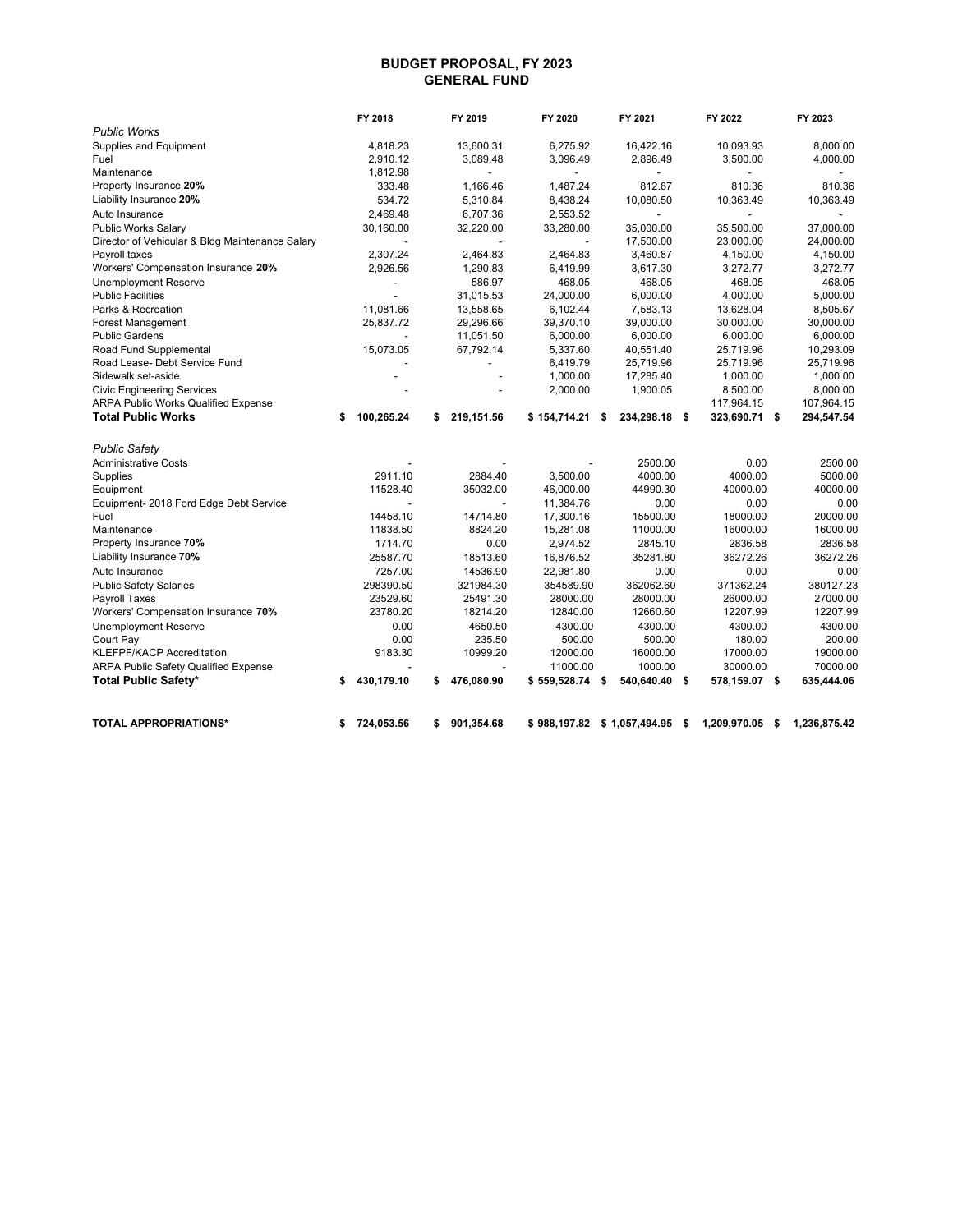# **BUDGET PROPOSAL, FY 2023 WASTE MANAGEMENT FUND**

|                                                    | FY 2019    | FY 2020                | FY 2021                | FY 2022                | FY 2023                |
|----------------------------------------------------|------------|------------------------|------------------------|------------------------|------------------------|
| <b>RESOURCES</b>                                   |            |                        |                        |                        |                        |
| Beginning storm damage reserve<br>Storm Damage Fee | 51,282.20  | 56,931.86<br>11,565.81 | 67,447.67<br>12,000.00 | 75,447.67<br>12,000.00 | 81,711.95<br>12,000.00 |
| Waste management fee                               | 125,851.80 | 125,851.80             | 125,851.80             | 125,851.80             | 125,851.80             |
| <b>TOTAL RESOURCES</b>                             | 177,134.00 | 194,349.47             | 205,299.47             | 213,299.47             | 219,563.75             |
| <b>APPROPRIATIONS</b>                              |            |                        |                        |                        |                        |
| Waste collection contract                          | 125,851.80 | 125,851.80             | 125,851.80             | 125,851.80             | 125,851.80             |
| Storm Damage                                       |            | 1,050.00               | 4,000.00               | 3,000.00               | 3,000.00               |
| Ending storm damage reserve balance                | 46.282.20  | 67,447.67              | 75,447.67              | 84,447.67              | 90,711.95              |
| <b>TOTAL APPROPRIATIONS</b>                        | 125,851.80 | 194,349.47             | 205,299.47             | 213,299.47             | 219,563.75             |